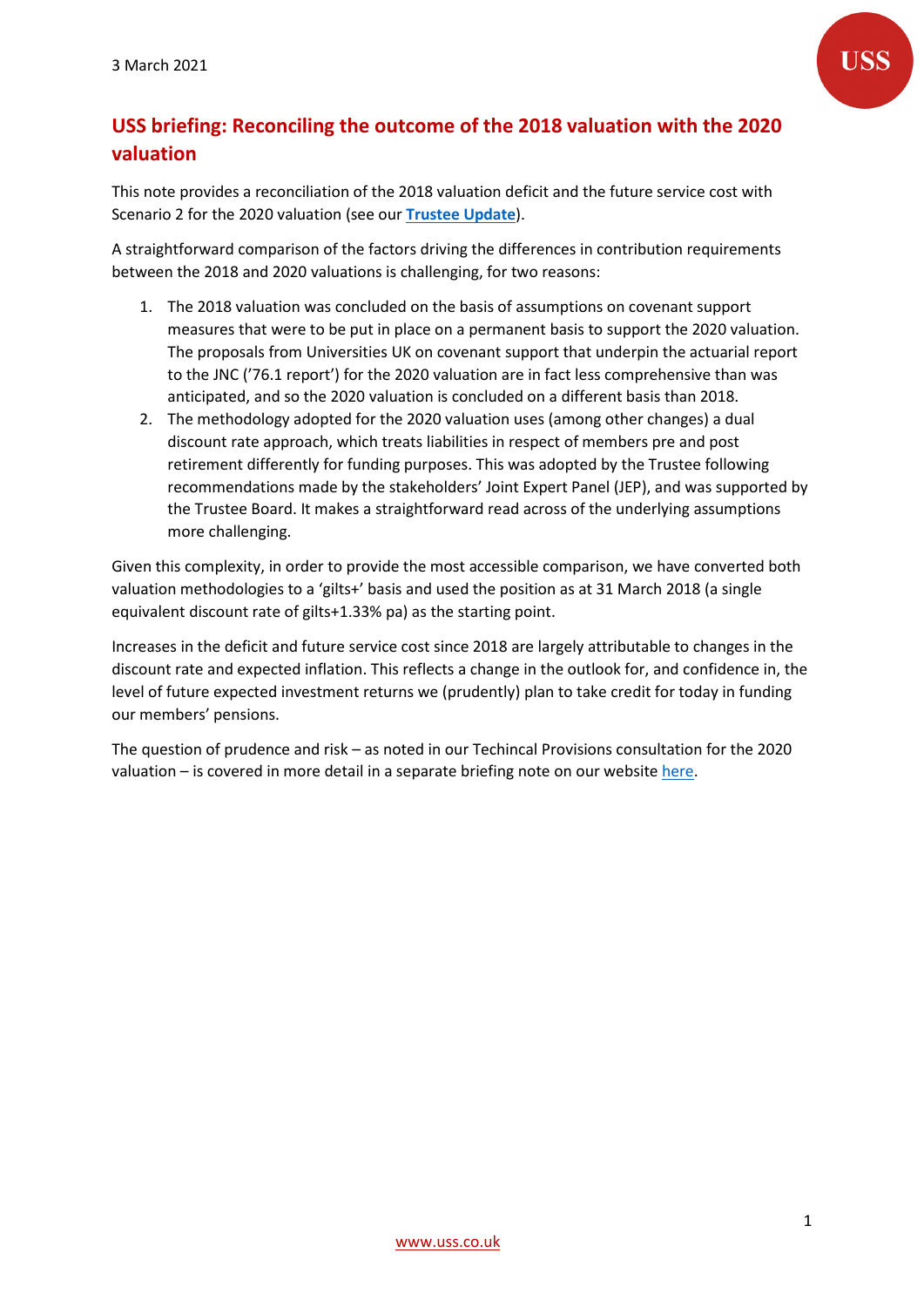

# **Explanation of change in deficit**

The Technical Provisions deficit at 31 March 2018 was £3.6bn, whereas the 2020 valuation shows a deficit of £16.1bn under Scenario 2. A visual representation of what has driven this increase is provided below.



These factors are broken down as follows (note that a positive number corresponds to an increase in the deficit and a negative number a decrease).

- **Investment returns and contributions** (+£1.1bn): This relates to conditions *experienced* over 2018 to 2020:
	- o **Interest on the deficit** (+£0.2bn):

This reflects the fact that, all else equal, an existing deficit will increase over time as the future benefit payments become nearer and the discounting of them unwinds.

- o **Actual investment returns compared with prudent expectations** (+£0.2bn): This reflects the small shortfall between the investment returns achieved between the two valuation dates and our prudent expectations as at 31 March 2018.
- o **Contributions lower than cost of new benefit accrual** (+£0.7bn): For the majority of the period between the 2018 and 2020 valuations, the contributions had not changed to reflect the 2018 valuation results. A rate of 30.7% has been paid since 1 October 2019 in order to give employers time to prepare for the full rate of 34.7% (due to be paid from 1 October 2021). This shortfall has increased the deficit.
- **Inflation** (+£1.9bn):

Inflation has been, and is expected to continue to be, slightly higher than was expected at the 2018 valuation. This has increased the deficit in the following ways:

o **Pension increase compared with expected** (+£0.5bn): The aggregate rate of CPI inflation over the 2018/20 period – used to increase benefits already earned – was slightly higher than expected.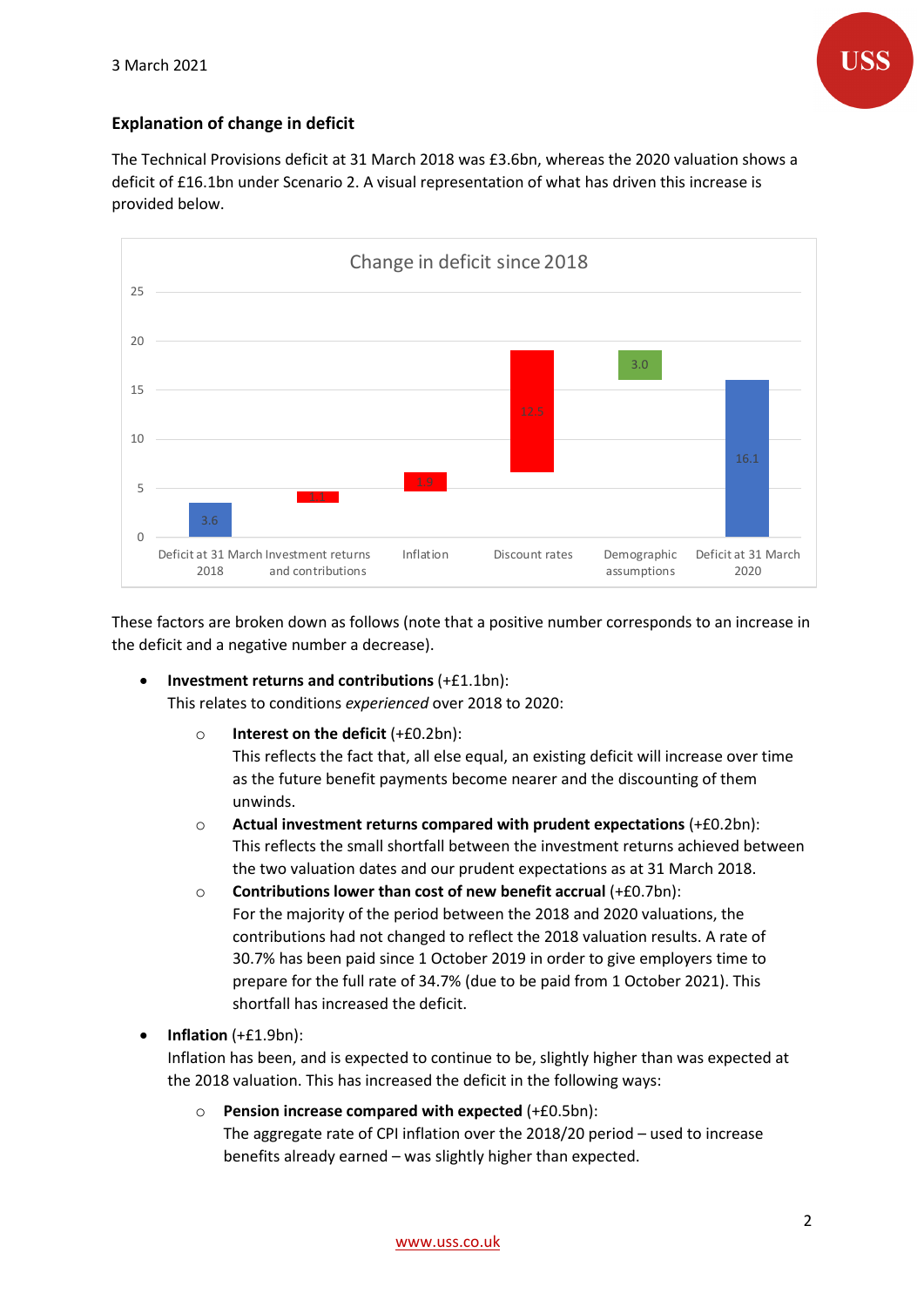

o **Change in future inflation / pension increase expectations** (+£1.4bn): Following advice from the Scheme Actuary, we have adopted a slightly higher assumption for future inflation (and, therefore, future pension increases) at the 2020 valuation compared to that at the 2018 valuation.

• **Change in discount rates** (+£12.5bn)

The biggest driver of the change in the deficit over period is the change in the outlook for, and confidence in, the level of future expected investment returns we (prudently) plan to take credit for today in funding our members' pensions. We now believe investments will generate less return in future than we assumed in the past:

#### o **Change in gilt yields** (+£14.9bn):

There was a substantial fall in gilt yields between the 2018 and 2020 valuation dates. These broadly represent the market price of securing 'risk free' investment returns. The fall in gilt yields over the period leads to a significant reduction in the returns we can prudently expect to achieve in future, both on gilts and on other assets.

o **Change in prudent expected investment returns relative to gilts** (-£2.4bn): Based on Scheme Actuary advice, we have allowed for an increase in the discount rate relative to gilts under the 2020 valuation compared with the 2018 valuation. This is incorporated in the Trustee's new Dual Discount Rate approach, and partially offsets the fall in gilt yields. The level of the assumed investment return is discussed in more detail in a briefing note on prudence available [here.](https://www.uss.co.uk/about-us/valuation-and-funding/2020-valuation)

## • **Change in demographic assumptions** (-£3.0bn):

The Scheme Actuary analysed the demographic assumptions for the 2020 valuation, taking into account Scheme-specific experience and data since the 2018 valuation. This has led to a reduction in the deficit as follows:

o **Change in mortality assumption** (-£2.6bn):

Based on Scheme Actuary analysis, we have allowed for a small reduction in average life expectancy compared with the 2018 valuation. This reduces the value placed on the liabilities at 2020 which, in turn, reduces the deficit. The long-run effects of COVID-19 will not be known for some time and will depend on a wide range of factors, but we will keep this under regular review for future valuations.

o **Change in other demographic assumptions** (-£0.4bn): The Scheme Actuary also analysed other demographic assumptions, including the proportion of members who are married, rates of retirement, and the level of members leaving the Scheme. We have accordingly adjusted some of our assumptions that, in aggregate, lead to a further small decrease in the deficit.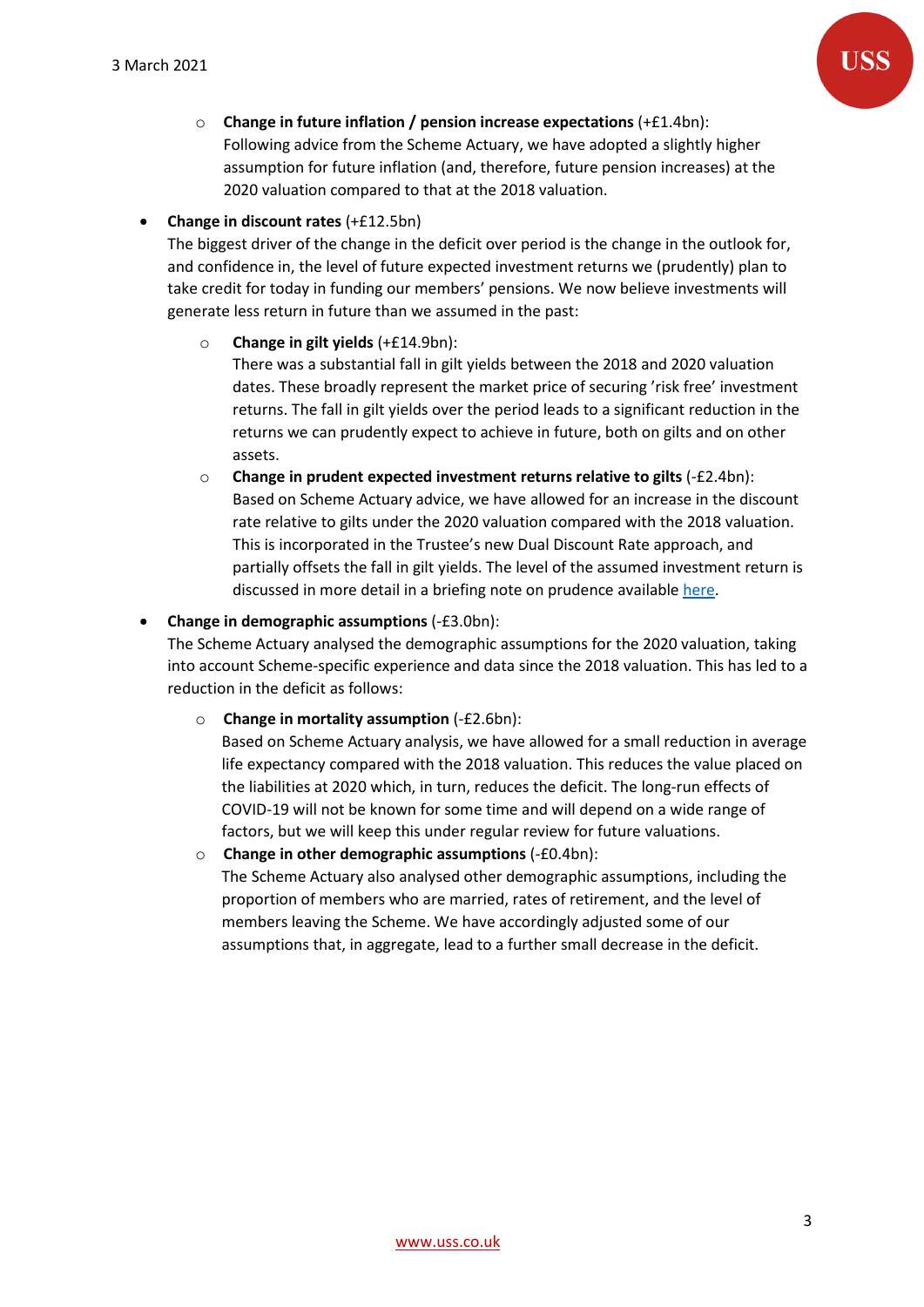

## **Explanation of change in future service cost**

Whereas the deficit relates to the benefits members have *already* been promised, the future service cost is the rate of contributions required to cover new benefits. It was 28.7% of USS payroll at the 2018 valuation. The 2020 valuation shows a future service cost of 34.7% under Scenario 2. A visual representation of what has driven this increase is provided below.



The main components of this increase are given below (as above, note that a positive number corresponds to an increase in the future service cost and a negative number a decrease).

• **Change in discount rates and assumed investment returns** (+5%)

The biggest driver is the change in the outlook for, and confidence in, the level of future expected investment returns we (prudently) plan to take credit for today in funding our members' pensions. We now believe investments will generate less return in future than we assumed in the past:

o **Change in gilt yields** (+8%):

There was a substantial fall in gilt yields between the 2018 and 2020 valuation dates. These broadly represent the market price of securing 'risk-free' investment returns. The fall in gilt yields over the period leads to a significant reduction in the returns we prudently expect to achieve in future.

- o **Change in assumed returns relative to gilts** (-2%): Based on Scheme Actuary advice, we have allowed for an increase in the discount rate relative to gilts under the 2020 valuation compared with the 2018 valuation. This is incorporated in the Trustee's new Dual Discount Rate approach, and partially offsets the fall in gilt yields. The level of the assumed investment return is discussed in more detail in a briefing note on prudence available [here.](https://www.uss.co.uk/about-us/valuation-and-funding/2020-valuation)
- o **Allowance for additional returns during the Recovery Plan** (-1%): We have made an allowance for additional investment returns during the Recovery Plan for the 2020 valuation. Based on advice from the Scheme Actuary, some of this allowance has been attributed to the future service cost.